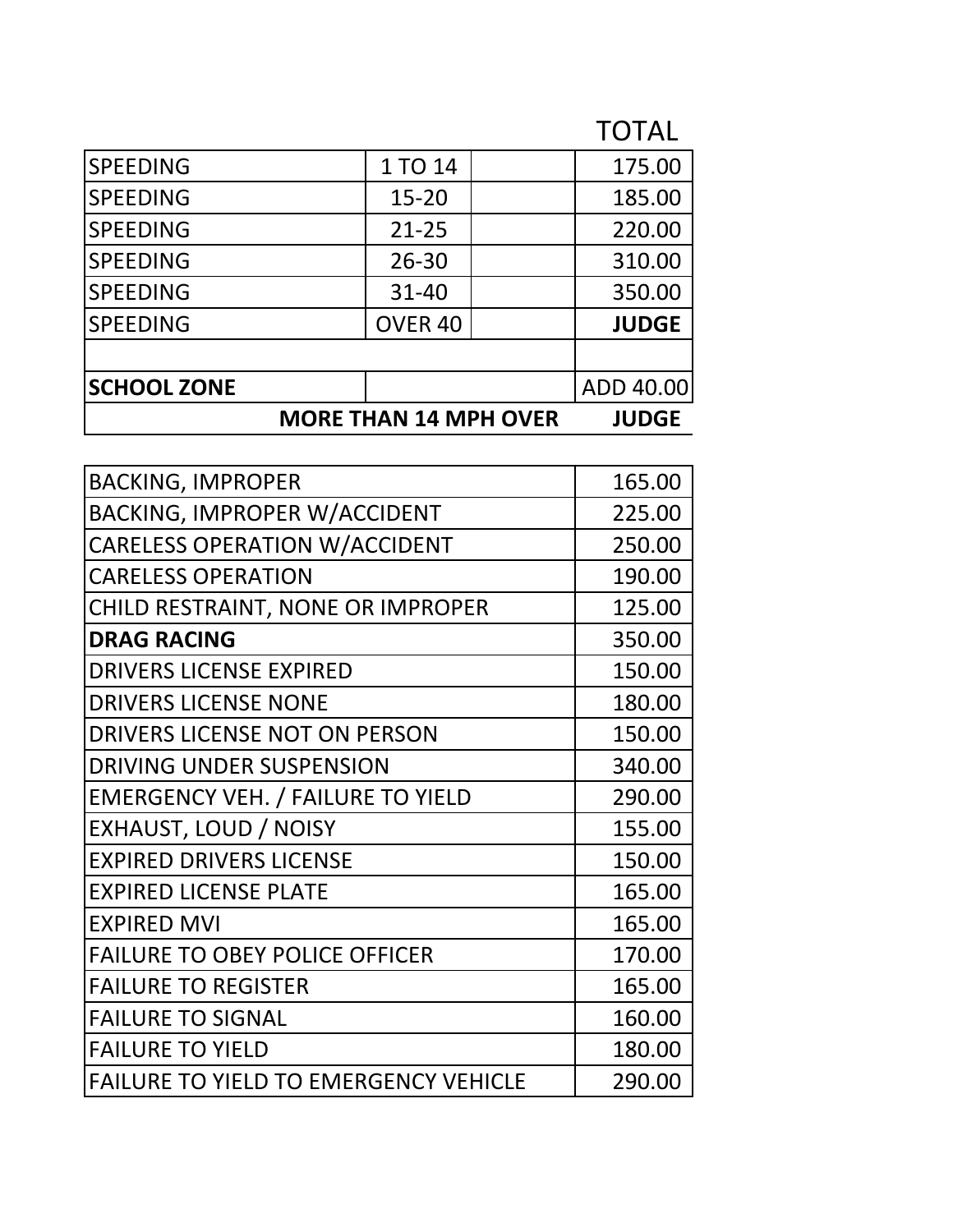| FAILURE TO YIELD W/ACCIDENT        | 240.00 |
|------------------------------------|--------|
| <b>FOLLOWING TOO CLOSE</b>         | 165.00 |
| FOLLOWING TOO CLOSE W/ACCIDENT     | 225.00 |
| <b>HANDICAPPED PARKING</b>         | 315.00 |
| <b>HEADLIGHTS REQUIRED 2</b>       | 165.00 |
| <b>HEADLIGHTS WHEN REQUIRED</b>    | 25.00  |
| <b>HELMET REQUIRED</b>             | 170.00 |
| <b>HIT AND RUN</b>                 | 385.00 |
| <b>ILLEGAL TINT</b>                | 155.00 |
| <b>IMPROPER BACKING</b>            | 165.00 |
| <b>IMPROPER BACKING W/ACCIDENT</b> | 225.00 |
| <b>IMPROPER DISPLAY OF PLATE</b>   | 165.00 |
| <b>IMPROPER EQUIPMENT</b>          | 165.00 |
| <b>IMPROPER LANE USAGE</b>         | 190.00 |
| <b>IMPROPER PASSING</b>            | 175.00 |
| NO/IMPROPER SEATBELT               | 25.00  |
| <b>INSECURE LOAD</b>               | 235.00 |
| <b>INSECURE LOAD W/ACCIDENT</b>    | 295.00 |
| <b>INSURANCE, NO PROOF</b>         | 200.00 |
| <b>INSURANCE, NONE</b>             | 290.00 |
| <b>INSURANCE, NONE W/ACCIDENT</b>  | 350.00 |
| LANE USAGE, IMPROPER               | 190.00 |
| <b>LICENSE PLATE EXPIRED</b>       | 165.00 |
| LICENSE PLATE LIGHT REQUIRED       | 155.00 |
| LICENSE PLATE, IMPROPER DISPLAY    | 165.00 |
| <b>LICENSE PLATE, NONE</b>         | 180.00 |
| LICENSE PLATE, SWITCHED            | 265.00 |
| <b>LITTERING</b>                   | 390.00 |
| <b>LOUD EXHAUST</b>                | 155.00 |
| MVI, EXPIRED                       | 165.00 |
| MVI, NONE                          | 165.00 |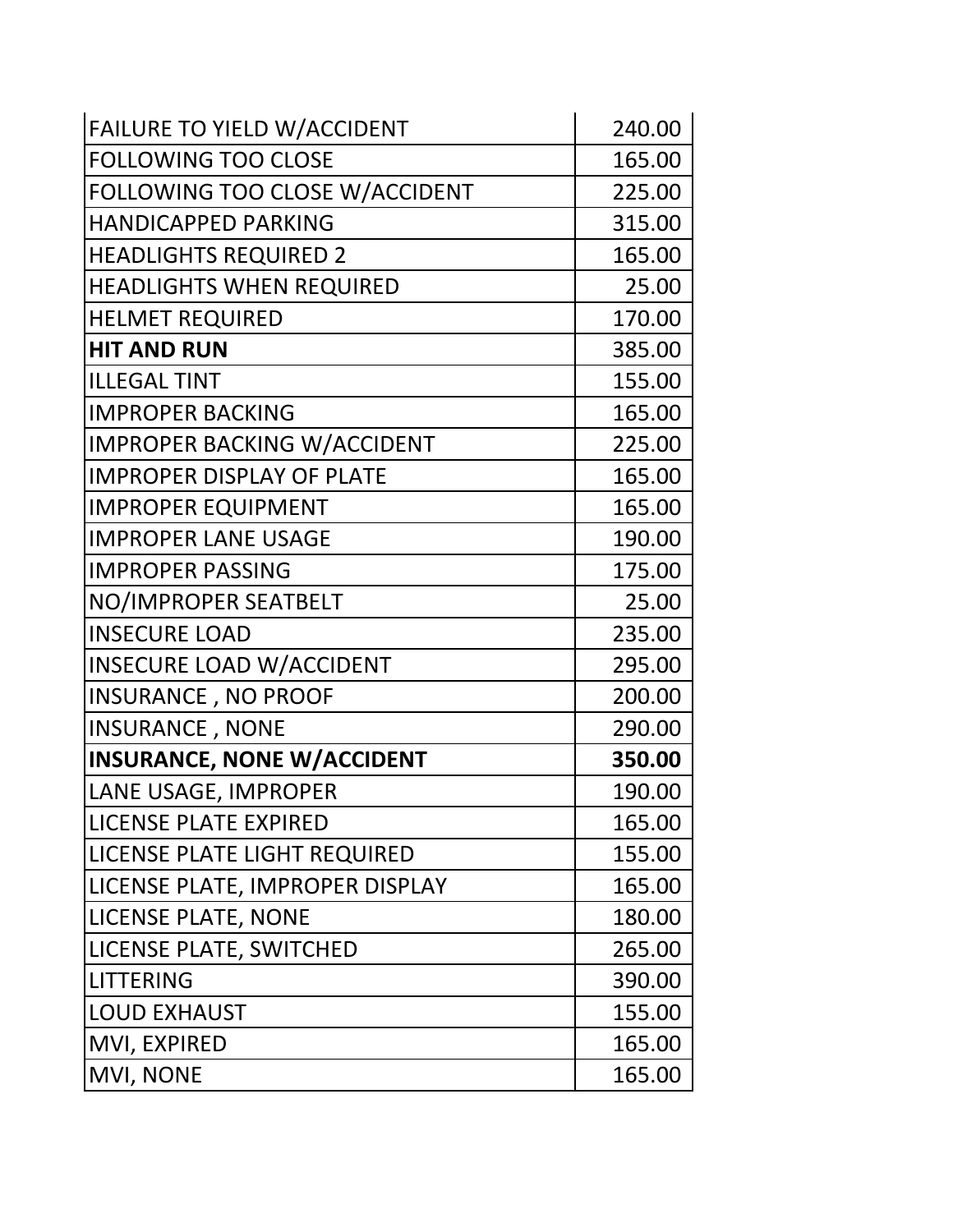| MVI, SWITCHED                           | 265.00 |
|-----------------------------------------|--------|
| <b>NO CHILD RESTRAINT</b>               | 125.00 |
| <b>NO DRIVERS LICENSE</b>               | 180.00 |
| NO DRIVERS LICENSE ON PERSON            | 150.00 |
| <b>NO HELMET</b>                        | 170.00 |
| <b>NO INSURANCE</b>                     | 290.00 |
| <b>NO INSURANCE W/ACCIDENT</b>          | 350.00 |
| <b>NO LICENSE PLATE</b>                 | 180.00 |
| <b>NO MVI</b>                           | 165.00 |
| <b>NO PROOF OF INSURANCE</b>            | 200.00 |
| <b>NO REGISTRATION</b>                  | 165.00 |
| <b>NO SEATBELT</b>                      | 25.00  |
| <b>NO SMOKING IN VEHICLE</b>            | 230.00 |
| NO TEXTING WHILE DRIVING                | 240.00 |
| <b>OBEY POLICE, FAIL TO</b>             | 170.00 |
| <b>OPEN CONTAINER</b>                   | 240.00 |
| <b>PARKING IN HANDICAPPED ZONE</b>      | 340.00 |
| PARKING, STANDING, STOPPING             | 115.00 |
| PASSING STOPPED SCHOOL BUS              | 290.00 |
| PASSING, IMPROPER                       | 175.00 |
| <b>RAN RED LIGHT</b>                    | 180.00 |
| RAN RED LIGHT WITH ACCIDENT             | 240.00 |
| <b>RAN STOP SIGN</b>                    | 180.00 |
| RAN STOP SIGN WITH ACCIDENT             | 240.00 |
| <b>RECKLESS OPERATION</b>               | 350.00 |
| <b>RECKLESS OPERATION WITH ACCIDENT</b> | 410.00 |
| REGISTER, FAILURE TO/NO PROOF           | 165.00 |
| <b>SCHOOL BUS, PASSING STOPPED</b>      | 290.00 |
| <b>SEATBELT NONE / IMPROPER</b>         | 25.00  |
| SIGNAL/TAIL LIGHTS REQUIRED             | 160.00 |
| SMOKING IN VEHICLE W/MINOR              | 230.00 |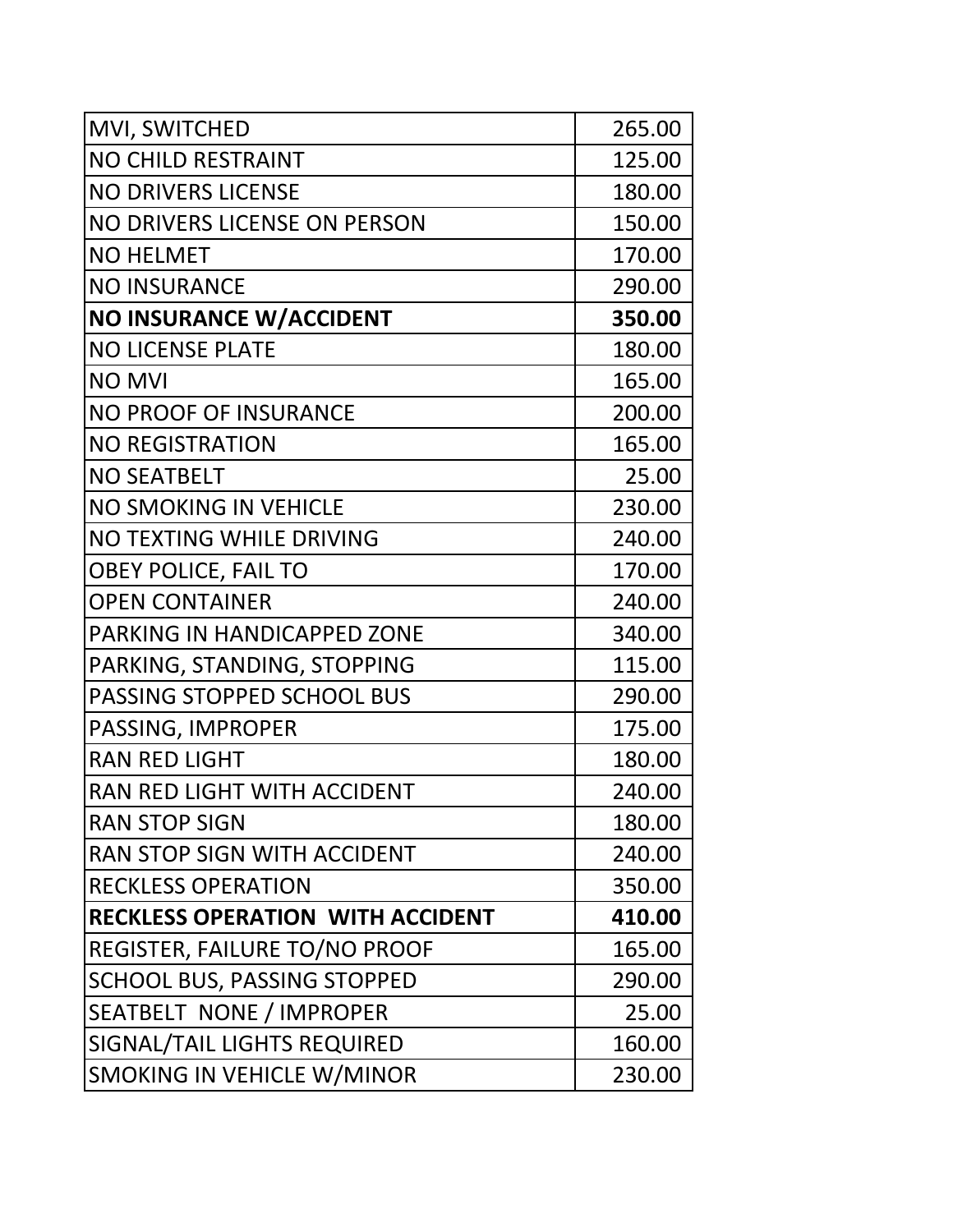| <b>STOP SIGN, RAN</b>            | 180.00 |
|----------------------------------|--------|
| <b>STOP SIGN, RAN W/ACCIDENT</b> | 240.00 |
| <b>SWITCHED PLATE</b>            | 265.00 |
| TAIL LIGHTS/TURN SIGNAL REQUIRED | 160.00 |
| <b>TEXTING WHILE DRIVING</b>     | 240.00 |
| <b>TINT, ILLEGAL</b>             | 155.00 |
| <b>TWO HEADLIGHTS REQUIRED</b>   | 165.00 |
| <b>UNSAFE VEHICLE</b>            | 165.00 |
| <b>YIELD, FAILURE TO</b>         | 180.00 |
| YIELD, FAILURE TO W/ACCIDENT     | 240.00 |

## MISDEMEANOR CHARGES

| <b>AGGRAVATED ASSAULT</b>        | 240.00       |
|----------------------------------|--------------|
| <b>ALLOWING DOGS TO ROAM</b>     | 240.00       |
| <b>ANIMAL, CRUELTY TO</b>        | 340.00       |
| <b>ASSAULT, AGGRAVATED</b>       | 240.00       |
| <b>ASSAULT, SIMPLE</b>           | 240.00       |
| <b>BATTERY, DOMESTIC ABUSE</b>   | <b>JUDGE</b> |
| <b>BATTERY OF POLICE OFFICER</b> | <b>JUDGE</b> |
| <b>BATTERY, SIMPLE</b>           | 290.00       |
| <b>CRIMINAL MISCHIEF</b>         | 240.00       |
| <b>CRUELTY TO ANIMALS</b>        | 340.00       |
| <b>CURFEW VIOLATION</b>          | 240.00       |
| <b>DAMAGE TO PROPERTY</b>        | 265.00       |
| <b>DISCHARGE FIREARM</b>         | 584.00       |
| DISTURBING/PEACE                 | 290.00       |
| DOGS, ALLOWING TO ROAM           | 240.00       |
| <b>DOMESTIC ABUSE BATTERY</b>    | <b>JUDGE</b> |
| FIREARM, CARRYING ILLEGAL        | 390.00       |
| <b>FIREARM, DISCHARGING</b>      | 584.00       |